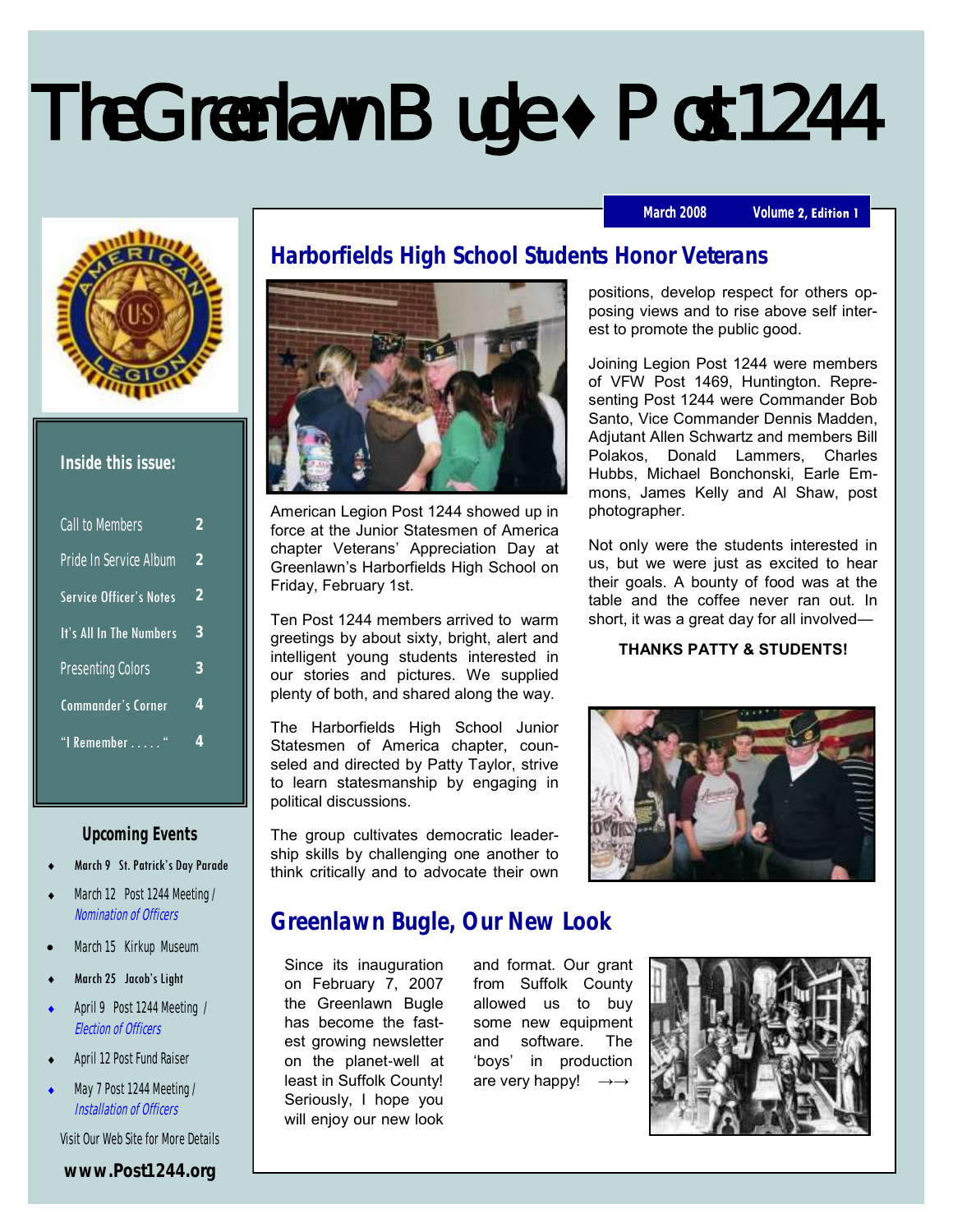# **Vice Commander's Call to Members**

It is my pleasure to have this opportunity to reach out to all of our members on a regular basis in our Greenlawn Bugle newsletter.

Our intent is to offer the most rewarding and interesting programs, and to use the Bugle to make you aware of all that our Post has to offer you and your family.

We are very pleased that we have come this far in so short a time, and it is because more and more of our members are

coming out to our events. We can help you attend, too, if you will just call us. We'll come and get you and return you home as well, from our meetings or special events.

You served your country and you deserve the recognition that comes from that service.

Like "Enterprise", we'll come to you!

Perhaps you know of another veteran, near or far, who might like to join. Let me know and I'll contact them and try my best to bring them into the brotherhood.

Their service is "honorable", and they "too" deserve to be recognized. With your help, I can make it happen!

In the meantime, watch for our list of upcoming events and come on out and join us all.

You will be missed if you don't, and thrilled if you do!



*Vice Commander Dennis Madden*

*So open up that old "trunk" and look through those "special" photos!*

# **Post 1244 " Pride In Service Photo Album "**

Our Post is in the process of assembling a photo album of our honored members, and a bit of their military history. Portrait pictures will be taken at our regular meetings, and a data form will be available for the history piece.

We would also love to have a picture that was taken during your active service period.

So open up that old "trunk" and look through those "special" photos! Let's have some fun and perhaps ignite some fond memories. Bring

some pictures to the meeting for "show and tell".

The project is planned to be completed by mid-summer, so there is plenty of time. Allen Shaw will be the Project Manager; more information will follow.

# **Going...Going...Ready for Immediate Delivery!**

The Vice Commander has done it again; a great deal on a custom Post 1244 sweatshirt or tee shirt with a full front Veteran Forever..., as shown on the right. Each shirt is top quality in 'Snow White' color with Post 1244 Greenlawn, NY lettered on the left sleeve for the tee shirt, and the upper back on the sweatshirt. *Great complement to your post cap!*

The tee shirts are \$10 in sizes L,XL and \$13 in 2XL, while the sweatshirts are \$16 in sizes M,L,XL and \$19 in 2XL. We have quite a few available, although they went pretty fast at our February meeting.

Order yours on-line by sending an email to Dennis at: dam9245@optonline.net or by phone @ 516-523-9391. Operators are standing by. Pick up your order at the next event or for a few \$\$ we will ship it. A Post 1244 shirt, copy of the Bugle — it just doesn't get any better**!** 

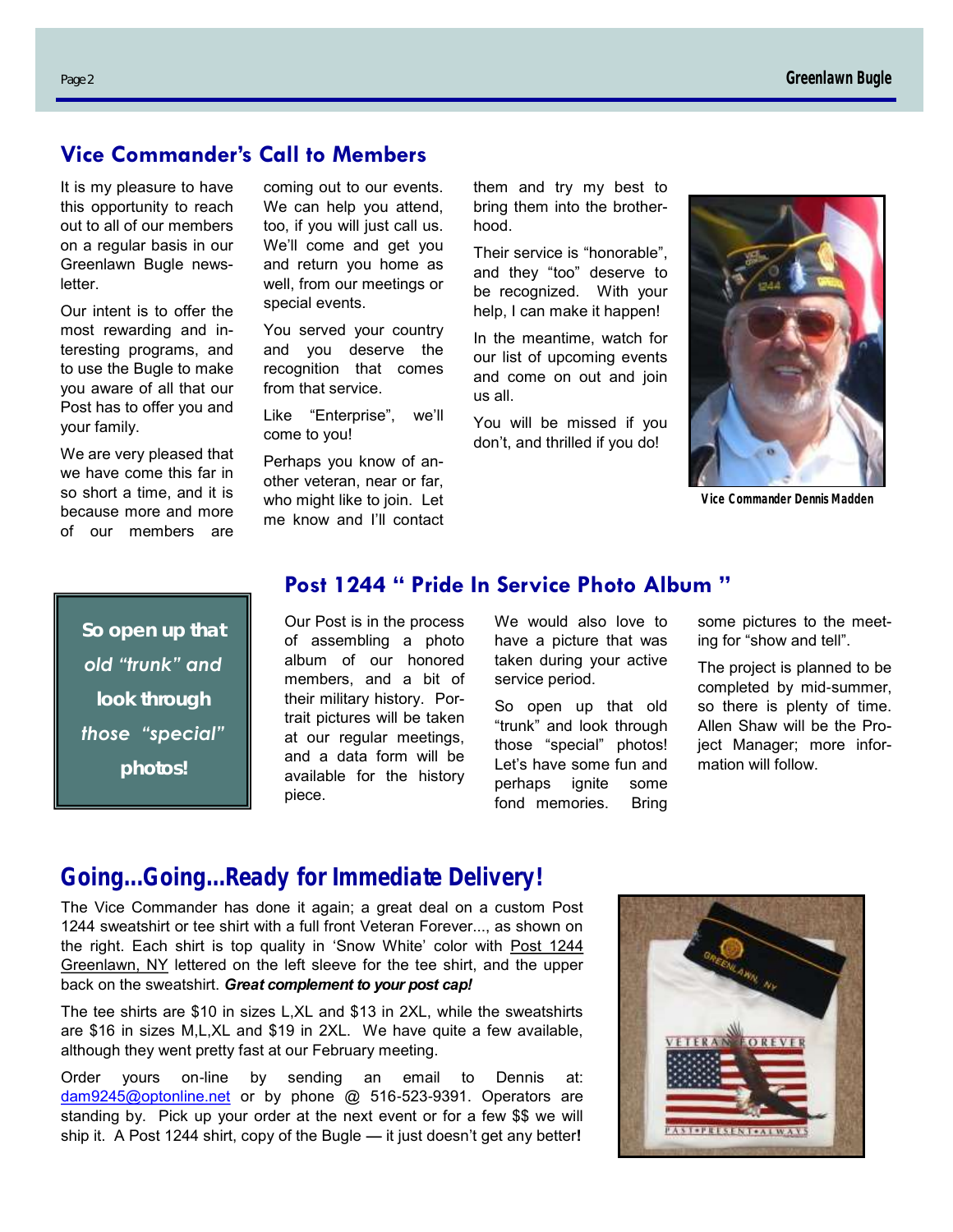

1244 ♦ 1776 ♦ 1941 ♦ 411 ♦ 60

# **It's All In The Numbers**

Our world is full of numbers; good numbers, funny numbers, bad numbers, odd numbers, even numbers, BIG and **small** numbers, numbers we remember and some we don't. How about these numbers:

- 3 million hours of community service
- \$4 million in scholarships
- 85,000 pints of blood
- 27,000 flag presentations
- \$5.4 million in cash/goods benefiting 272,000 young people
- 2 million hours of volunteer service at the Department of Veterans Affairs medical facilities

During the membership year 2006-2007, of 8,188 posts reporting, Legionnaires '*made these numbers'*. WHAT A TEAM!!!

**SERVING OUR COUNTRY EVERY WAY WE CAN**

### **"Sons" Receive Letter Of Commendation**

Commander Anthony Corrente, Squadron 1244, received a letter of congratulations from Detachment Vice Commander, Paul C. Peach of Districts 2 & 10 for reaching target membership of 100%.

Vice Commander Peach

wrote "...congratulations on this achievement and setting a great example for the rest of the District and our Organization".

In his remarks at the recent post meeting, Tony commented it was really a team effort from our Com-

mander, Vice Commander and member Sons like Hal Stillway of the Squadron.

The Sons was initiated in February of 2007 and now has 15 descendant members.

**CONGRATULATIONS SONS** 



# **Huntington Town Officials Sworn In ♦ Veterans Organizations Present Colors**



On January 2 at Half Hollow Hills High School-West, Councilwomen Glenda Jackson and Susan Berland, Town Clerk Jo-Ann Raia and Receiver of Taxes, Ester Bivona took their oaths of office following the results of the recent election.

American Legion Post 1244 was included in a large contingent of Veterans Groups Presenting the Colors. Commander Bob Santo presented the American Flag, Adjutant Allen Schwartz carried the Post flag and Allen Shaw, Post 1244 Photographer, recorded the event for history

The Pledge of Allegiance was led by Major John Bivona, son of Ester Bivona and Judge Bivona, who later presented Supervisor Frank Petrone with a U.S. flag that was flown over John's unit while serving in Iraq.